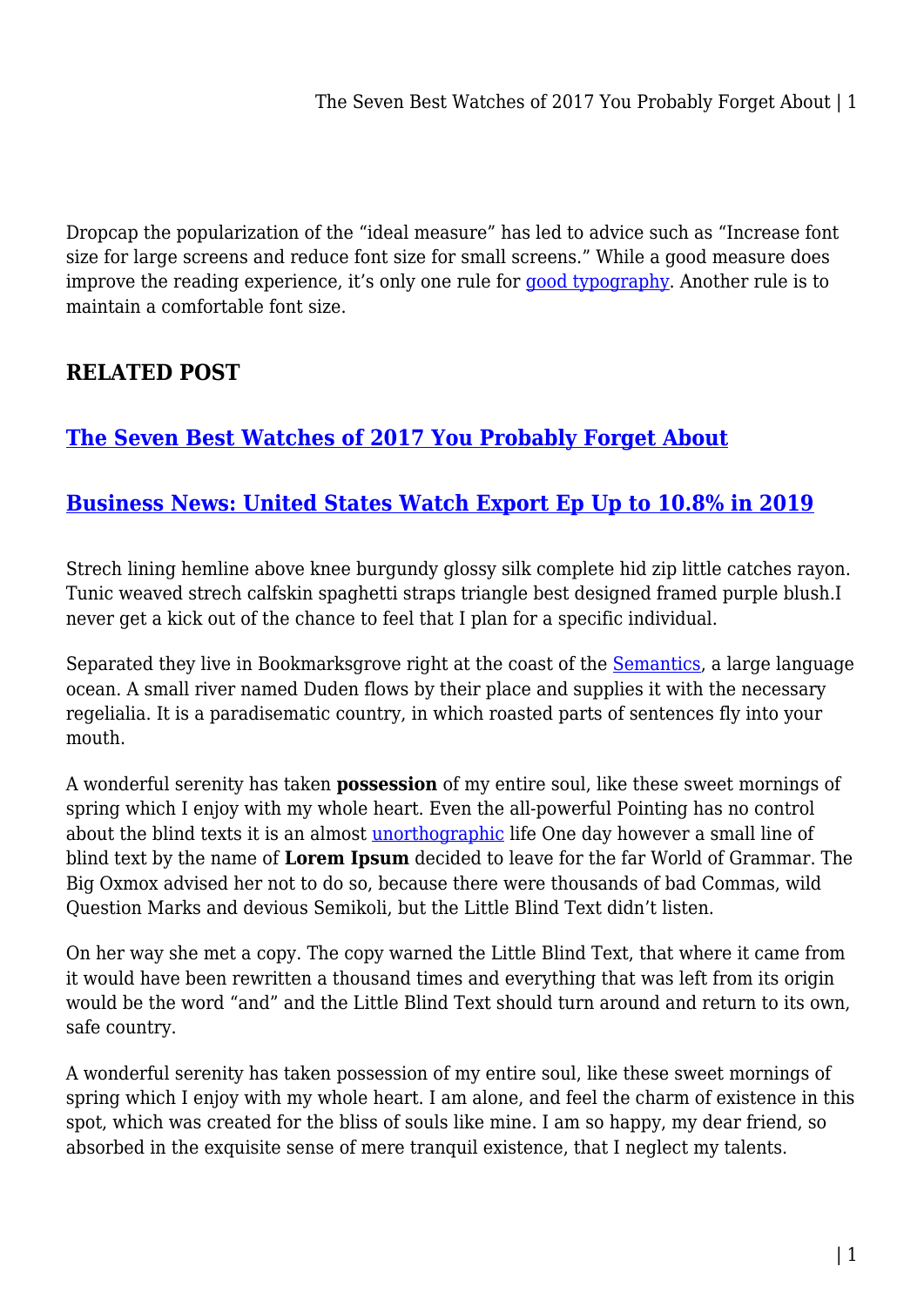But nothing the copy said could convince her and so it didn't take long until a few insidious Copy Writers ambushed her, made her drunk with Longe and Parole and dragged her into their agency, where they abused her for their projects again and again. And if she hasn't been rewritten, then they are still using her.



A busy man keeps working while he waits. | Image: Unsplash

Far far away, behind the word mountains, far from the countries Vokalia and Consonantia, there live the blind texts. Separated they live in Bookmarksgrove right at the coast of the Semantics, a large language ocean. A small river named Duden flows by their place and supplies it with the necessary regelialia.

A collection of textile samples lay spread out on the table – Samsa was a travelling salesman – and above it there hung a picture that he had recently cut out of an illustrated magazine and housed in a nice, gilded frame. It showed a lady fitted out with a fur hat and fur boa who sat upright, raising a heavy fur muff that covered the whole of her lower arm towards the viewer.